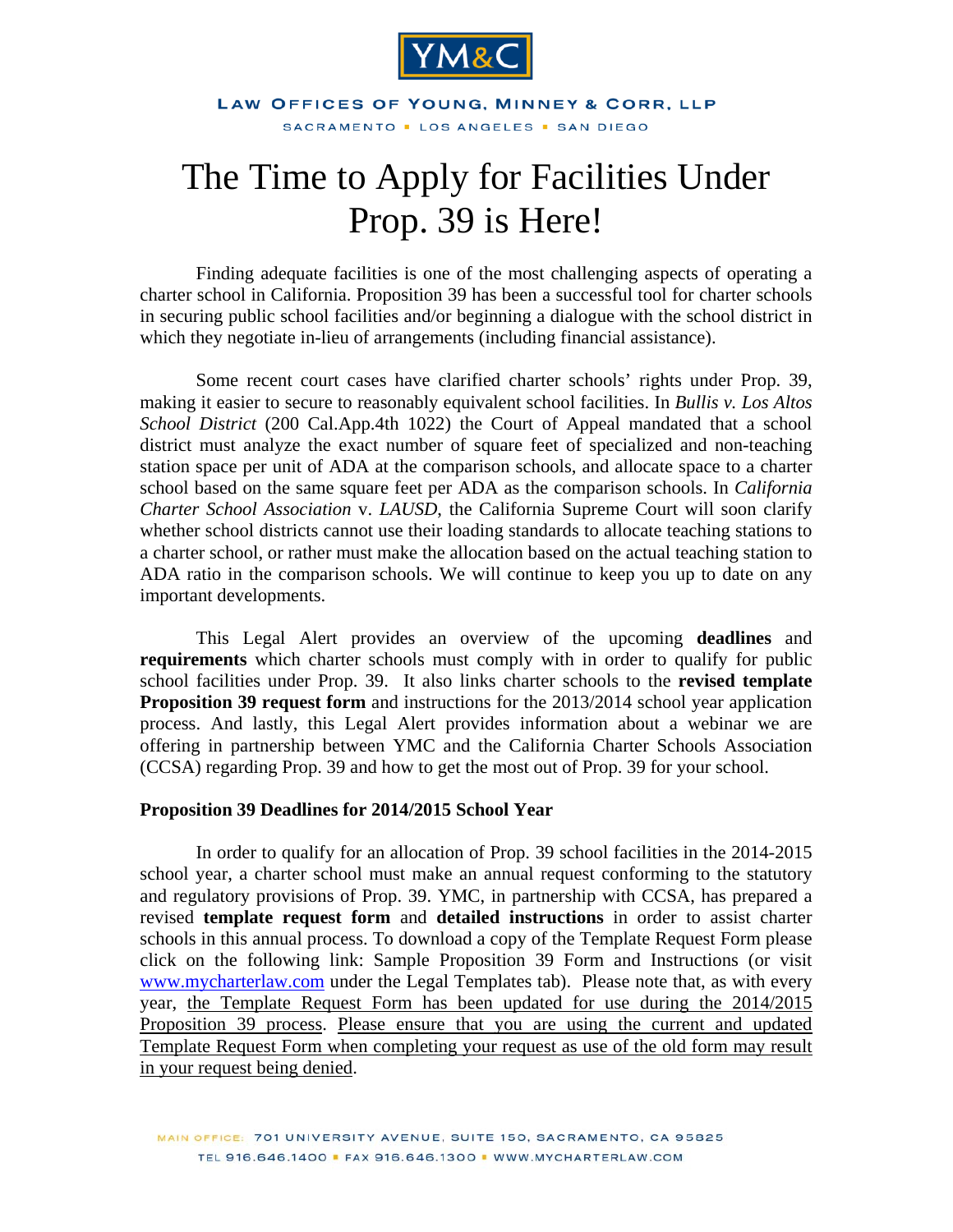Important **deadlines** in the Prop. 39 regulations:

- Both new and ongoing charter school must submit a complete Prop. 39 facilities request to the district on or before **November 1, 2013** (please confirm that your district's office is not closed on this day, a Friday). In addition, school districts may have their own Prop. 39 board policies, administrative regulations, and request forms that charter schools must comply with; you should request these documents from your district in writing. Lastly, a charter school should review its charter, memorandum of understanding, and any facilities use agreement for any other possible restrictions, requirements or timelines.
- $\mathcal{F}$  New or proposed charter schools (i.e., not operating during the 2013/2014 school year) must submit their charter petitions by **November 1, 2013** and receive approval of their charter by **March 15, 2014**, in order to qualify for facilities during the 2014/2015 school year.

## **Review the Instructions and the Law Carefully: Noncompliance can be Fatal to your Application**

Please review the Instructions in the Template Request Form very carefully; skipping or eliminating any part of the form or process could jeopardize the charter school's right to a facility. YMC has also prepared a compilation of the Prop. 39 statutes and regulations that can be downloaded for reference and to assist in the negotiations of a charter school's Prop. 39 facility allocation. To download a copy of the Prop. 39 statutes and regulations please click on the following link: [Proposition 39 and Implementing](http://mycharterlaw.com/pdf/Prop_39_Statutes_and_Regulations.pdf)  [Regulations](http://mycharterlaw.com/pdf/Prop_39_Statutes_and_Regulations.pdf) or visit www.mycharterlaw.com under the Resource Documents tab.

### **Begin Preparing Now!**

 Collecting Intent to Enroll forms, calculating your projected Average Daily Attendance, and other documents necessary for submission of a complete request is a time-consuming and complicated process. We strongly encourage you to begin the process now, especially the collection of Intent to Enroll forms. In addition, a number of districts are now asking for information regarding how Intent to Enroll forms were collected, so we encourage you to keep track of this information in case it is necessary.

### **Proposition 39 Webinar and Pro Bono Services!!**

Want to better understand your school's entitlements under Prop. 39 or need help in completing your Prop. 39 request? Want to learn how to get the most out of Prop. 39 for your school? In partnership with CCSA, YMC encourages you to view our free online Training Session: [Acquiring Facilities Under Proposition 39,](http://www.calcharters.org/2011/09/training-session-acquiring-facilities-under-prop-39.html) which can be found on CCSA's website.